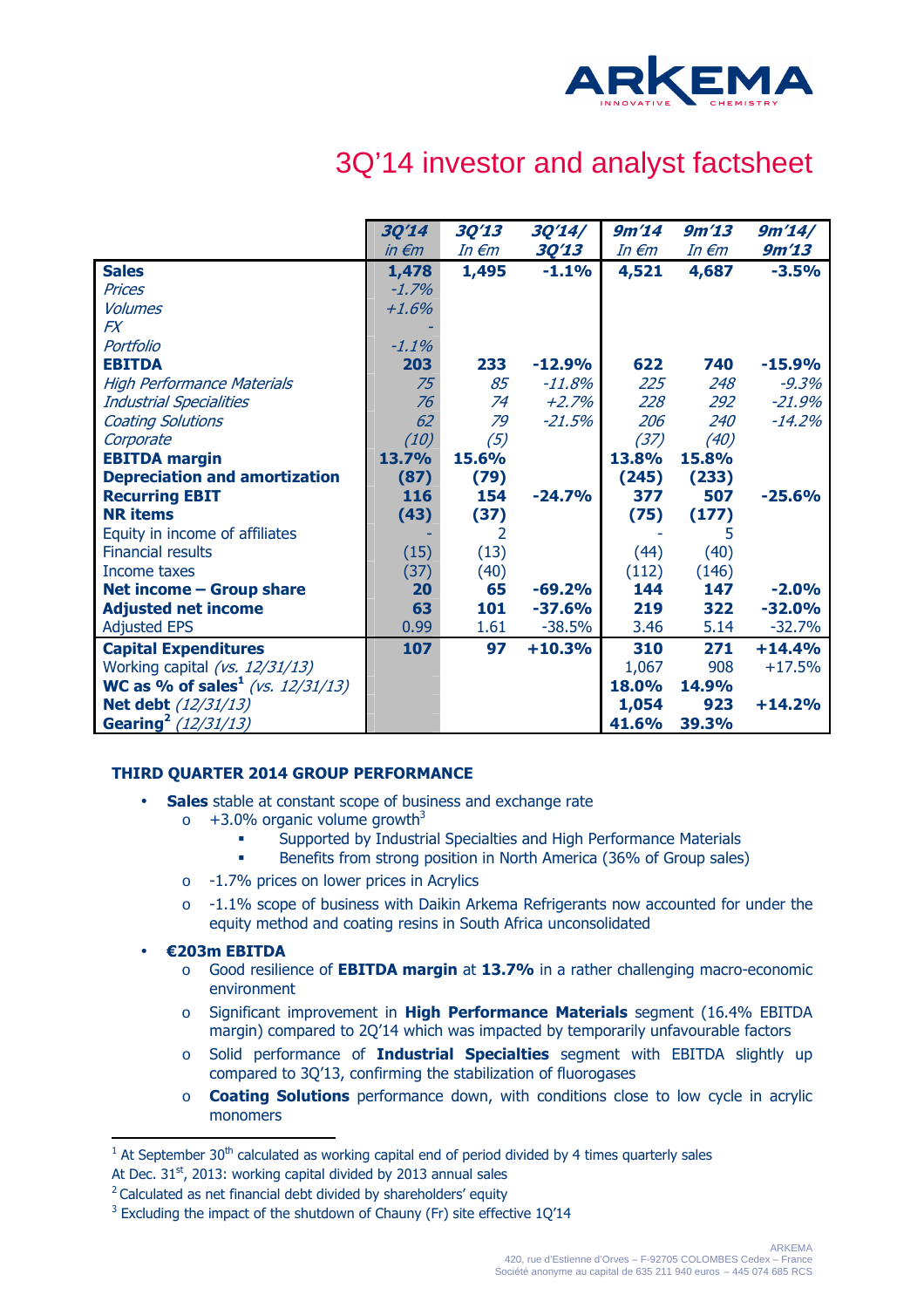

### **THIRD QUARTER 2014 PERFORMANCES BY SEGMENT**

|                                   | <b>3Q'14</b><br>$in \in \mathbb{m}$ | <b>3Q'13</b><br>$in \epsilon$ m | 3Q'14/<br><b>3Q'13</b> | <b>Prices</b> | <b>Volumes</b> | <b>FX</b> | <b>Portfolio</b> |
|-----------------------------------|-------------------------------------|---------------------------------|------------------------|---------------|----------------|-----------|------------------|
| <b>Sales</b>                      | 1,478                               | 1,495                           | $-1.1%$                | $-1.7%$       | $+1.6%$        |           | $-1.1%$          |
| High Performance Materials        | 457                                 | 451                             | $+1.3%$                | $-1.0%$       | $+2.5%$        | $-0.2%$   |                  |
| <b>Industrial Specialities</b>    | 476                                 | 461                             | $+3.3%$                | $-0.5%$       | $+4.5%$        | $+0.2%$   | $-0.9%$          |
| <b>Coating Solutions</b>          | 540                                 | 574                             | $-5.9\%$               | $-3.2\%$      | $-0.7\%$       | $+0.2%$   | $-2.2%$          |
| <b>EBITDA</b>                     | 203                                 | 233                             | $-12.9%$               |               |                |           |                  |
| High Performance Materials        | 75                                  | 85                              | $-11.8%$               |               |                |           |                  |
| <b>Industrial Specialities</b>    | 76                                  | 74                              | $+2.7%$                |               |                |           |                  |
| <b>Coating Solutions</b>          | 62                                  | 79                              | $-21.5%$               |               |                |           |                  |
| <b>EBITDA</b> margin              | <b>13.7%</b>                        | 15.6%                           |                        |               |                |           |                  |
| <b>High Performance Materials</b> | 16.4%                               | 18.8%                           |                        |               |                |           |                  |
| <b>Industrial Specialities</b>    | 16.0%                               | 16.1%                           |                        |               |                |           |                  |
| <b>Coating Solutions</b>          | 11.5%                               | 13.8%                           |                        |               |                |           |                  |
| <b>Recurring EBIT</b>             | 116                                 | 154                             | $-24.7%$               |               |                |           |                  |
| <b>High Performance Materials</b> | 48                                  | 59                              | $-18.6%$               |               |                |           |                  |
| <b>Industrial Specialities</b>    | 41                                  | 45                              | $-8.9\%$               |               |                |           |                  |
| <b>Coating Solutions</b>          | 37                                  | 55                              | $-32.7%$               |               |                |           |                  |

## **HIGH PERFORMANCE MATERIALS**

- Significant improvement of results compared to 2Q'14 impacted by a number of specific and temporarily unfavourable elements such as the maintenance turnaround in Mont, France
- Technical Polymers:
	- o Stable market conditions in polyamide 12 but high basis of comparison of 3Q'13
	- o Strong performance of polyamide 11
	- o Good growth of PVDF supported by innovation
- Filtration and Adsorption: temporary less favourable product mix
- Organic Peroxides: good volume growth in supported by strong position in the US

#### **INDUSTRIAL SPECIALITIES**

- EBITDA increased over last year's figure for the first time since Q1'13
- Thiochemicals: strong performance with good growth momentum in oil & gas and animal nutrition
- Fluorogases:
	- o As expected, stabilization of market conditions which are comparable to last year o Volumes up year-on-year offsetting slightly lower prices
- PMMA: positive market conditions in North America and Europe with prices up year-on-year
- Hydrogen Peroxide: mixed performance with low Europe and good Americas

#### **COATING SOLUTIONS**

- Performance reflecting, as expected, lower unit margins in acrylic monomers following the start-up of new production capacities in China
- Acrylics:
	- o Market conditions close to low cycle
	- o Volumes up in Asia to prepare integration of the acrylic assets acquired in China end of **October**
	- o Benefits from shutdown of Chauny, France
- Coating Resins: Moderate demand for paints in Europe and benefits from product mix and cost optimization
- Coatex: good performance from new markets
- Sartomer: good volumes overall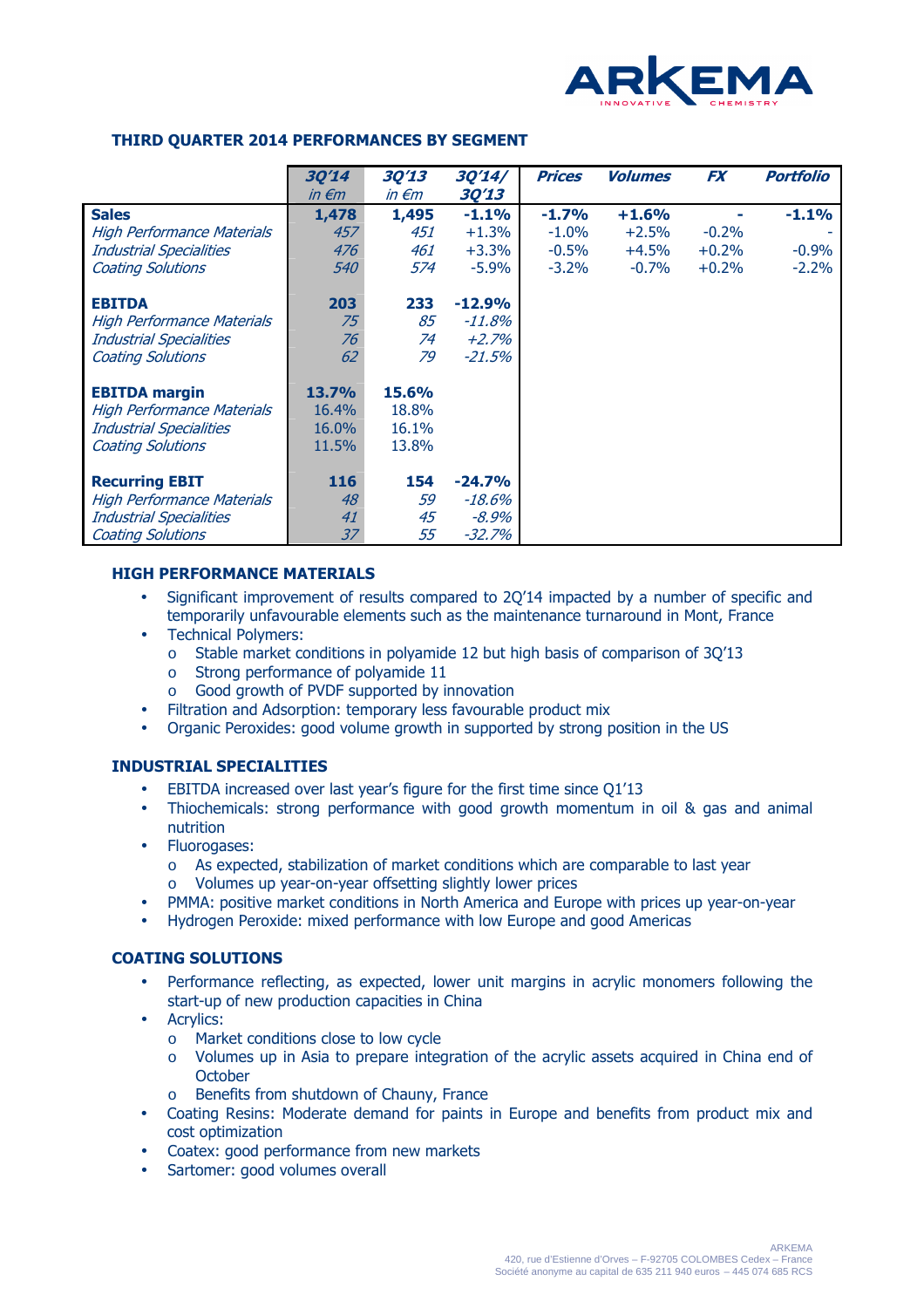

### **CASH FLOW AND NET DEBT AT END OF SEPTEMBER 2014**

#### **CASH FLOW**

| (in $\epsilon$ m)                                           | 3Q'14 | <b>Comments</b>                                       |
|-------------------------------------------------------------|-------|-------------------------------------------------------|
| <b>EBITDA</b>                                               | 203   |                                                       |
| Working capital variation*                                  | 44    | Reflects usual seasonality of working capital         |
| Taxes                                                       | (38)  |                                                       |
| Cost of debt                                                | (13)  |                                                       |
| Recurring capex                                             | (84)  |                                                       |
| <b>Others</b>                                               | (9)   |                                                       |
| <b>Recurring cash flow</b>                                  | 103   |                                                       |
| Non recurring items in operating<br>and investing cash flow | (19)  |                                                       |
| Non recurring capex                                         | (23)  | Thiochemicals in Malaysia: largest industrial project |
| <b>Free cash flow</b>                                       | 61    |                                                       |
| Impact of portfolio management                              | (1)   |                                                       |
| <b>Net cash flow</b>                                        | 60    |                                                       |

\* Variation in working capital and fixed asset payables excluding non-recurring items

#### **NET DEBT**

- $\cdot$   $\in$  1,054 m net debt at 30 September 2014 including:
	- o €117m dividend paid in May
	- o €32m share capital increase reserved for employees
	- o Excludes impact of the closing in October of the acquisition of acrylic assets in China (payment of US\$240m + building of the business working capital)
	- o Down versus end of June 2014 (€1,106m)
- $\bullet$  41.6% gearing

#### **PRIORITIES FOR 4Q'14**

- Maintain focus on strict control of fixed and variable costs
- Finalize major growth projects
	- o Integrate acrylic assets acquired in China
	- o Start Thiochemicals platform in Malaysia
	- o Implement step-by-step plan to restore profitability of fluorogases
	- $\circ$  Progress on the proposed acquisition of Bostik<sup>4</sup> and its financing

#### **OUTLOOK**

 $\overline{a}$ 

- 4Q'14 assumptions:
	- o Macro-economic environment expected to remain challenging with:
		- Contrasting trends by product line and region
		- Continuing volatility in foreign exchange rates and oil prices
	- o Expect usual seasonality towards year-end
	- o Market conditions in fluorogases and polyamide 12 expected to remain stable in-line with those observed in 3Q'14
	- o Unit margins in acrylic monomers expected to remain close to low cycle
- While remaining cautious given the volatility of the macro-economic environment, Arkema confirms its 2014 target of an EBITDA close to €800m.
- Arkema confirms its 2017 EBITDA target of  $\epsilon$ 1,310m<sup>5</sup> and its long-term targets

<sup>&</sup>lt;sup>4</sup> Project subject to the authorization of the relevant antitrust authorities and information/consultation of work councils

<sup>&</sup>lt;sup>5</sup> Adjusted in September 2014 to take account of the project to acquire Bostik